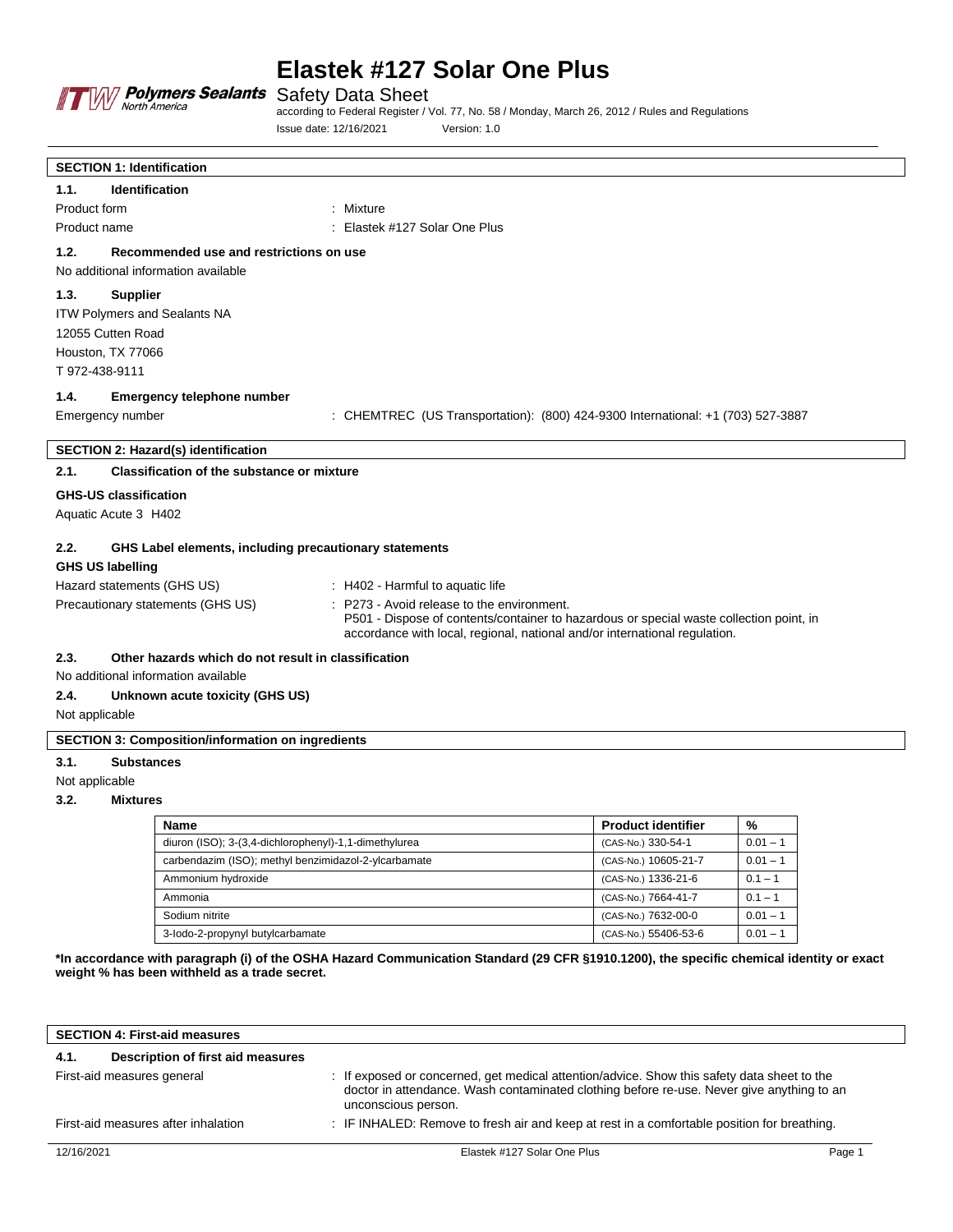Safety Data Sheet

according to Federal Register / Vol. 77, No. 58 / Monday, March 26, 2012 / Rules and Regulations

| First-aid measures after skin contact                           | : IF ON SKIN (or clothing): Remove affected clothing and wash all exposed skin with water for at<br>least 15 minutes.                                  |  |  |  |
|-----------------------------------------------------------------|--------------------------------------------------------------------------------------------------------------------------------------------------------|--|--|--|
| First-aid measures after eye contact                            | : IF IN EYES: Immediately flush with plenty of water for at least 15 minutes. Remove contact<br>lenses if present and easy to do so. Continue rinsing. |  |  |  |
| First-aid measures after ingestion                              | : IF SWALLOWED: rinse mouth thoroughly. Do not induce vomiting without advice from poison<br>control center. Get medical attention if you feel unwell. |  |  |  |
| 4.2.<br>Most important symptoms and effects (acute and delayed) |                                                                                                                                                        |  |  |  |
| Symptoms/effects                                                | : Not expected to present a significant hazard under anticipated conditions of normal use.                                                             |  |  |  |
| Symptoms/effects after inhalation                               | : May cause respiratory irritation.                                                                                                                    |  |  |  |
| Symptoms/effects after skin contact                             | : May cause skin irritation.                                                                                                                           |  |  |  |
| Symptoms/effects after eye contact                              | : May cause eye irritation.                                                                                                                            |  |  |  |
| Symptoms/effects after ingestion                                | : May cause gastrointestinal irritation.                                                                                                               |  |  |  |

### **4.3. Immediate medical attention and special treatment, if necessary**

No additional information available.

| <b>SECTION 5: Fire-fighting measures</b> |                                                                     |                                                                                                                                                                         |  |  |
|------------------------------------------|---------------------------------------------------------------------|-------------------------------------------------------------------------------------------------------------------------------------------------------------------------|--|--|
| 5.1.                                     | Suitable (and unsuitable) extinguishing media                       |                                                                                                                                                                         |  |  |
|                                          | Suitable extinguishing media                                        | : Dry powder. Foam. Carbon dioxide. Water spray.                                                                                                                        |  |  |
| 5.2.                                     | Specific hazards arising from the chemical                          |                                                                                                                                                                         |  |  |
| Fire hazard                              |                                                                     | : No data available.                                                                                                                                                    |  |  |
| Explosion hazard                         |                                                                     | : No data available.                                                                                                                                                    |  |  |
| Reactivity                               |                                                                     | : Stable under normal conditions.                                                                                                                                       |  |  |
| 5.3.                                     | Special protective equipment and precautions for fire-fighters      |                                                                                                                                                                         |  |  |
| Precautionary measures fire              |                                                                     | : Keep away from heat, hot surfaces, sparks, open flames and other ignition sources. No<br>smoking.                                                                     |  |  |
| Firefighting instructions                |                                                                     | : Use water spray or fog for cooling exposed containers. Exercise caution when fighting any<br>chemical fire. Do not dispose of fire-fighting water in the environment. |  |  |
| Protection during firefighting           |                                                                     | : Do not enter fire area without proper protective equipment, including respiratory protection.<br>Self-contained breathing apparatus.                                  |  |  |
| Other information                        |                                                                     | : Under fire conditions closed containers may rupture or explode.                                                                                                       |  |  |
|                                          | <b>SECTION 6: Accidental release measures</b>                       |                                                                                                                                                                         |  |  |
| 6.1.                                     | Personal precautions, protective equipment and emergency procedures |                                                                                                                                                                         |  |  |
|                                          | General measures                                                    | : Evacuate area. Ventilate area. Keep upwind. Spill should be handled by trained cleaning<br>personnel properly equipped with respiratory and eye protection.           |  |  |
| 6.1.1.                                   | For non-emergency personnel                                         |                                                                                                                                                                         |  |  |

| Protective equipment               | : Wear Protective equipment as described in Section 8.                                                                             |  |  |
|------------------------------------|------------------------------------------------------------------------------------------------------------------------------------|--|--|
| Emergency procedures               | : Evacuate unnecessary personnel.                                                                                                  |  |  |
| For emergency responders<br>6.1.2. |                                                                                                                                    |  |  |
| Protective equipment               | : Wear suitable protective clothing, gloves and eye or face protection. Approved supplied-air<br>respirator, in case of emergency. |  |  |

# **6.2. Environmental precautions**

Prevent entry to sewers and public waters. Notify authorities if liquid enters sewers or public waters. Avoid release to the environment.

 $\overline{\phantom{a}}$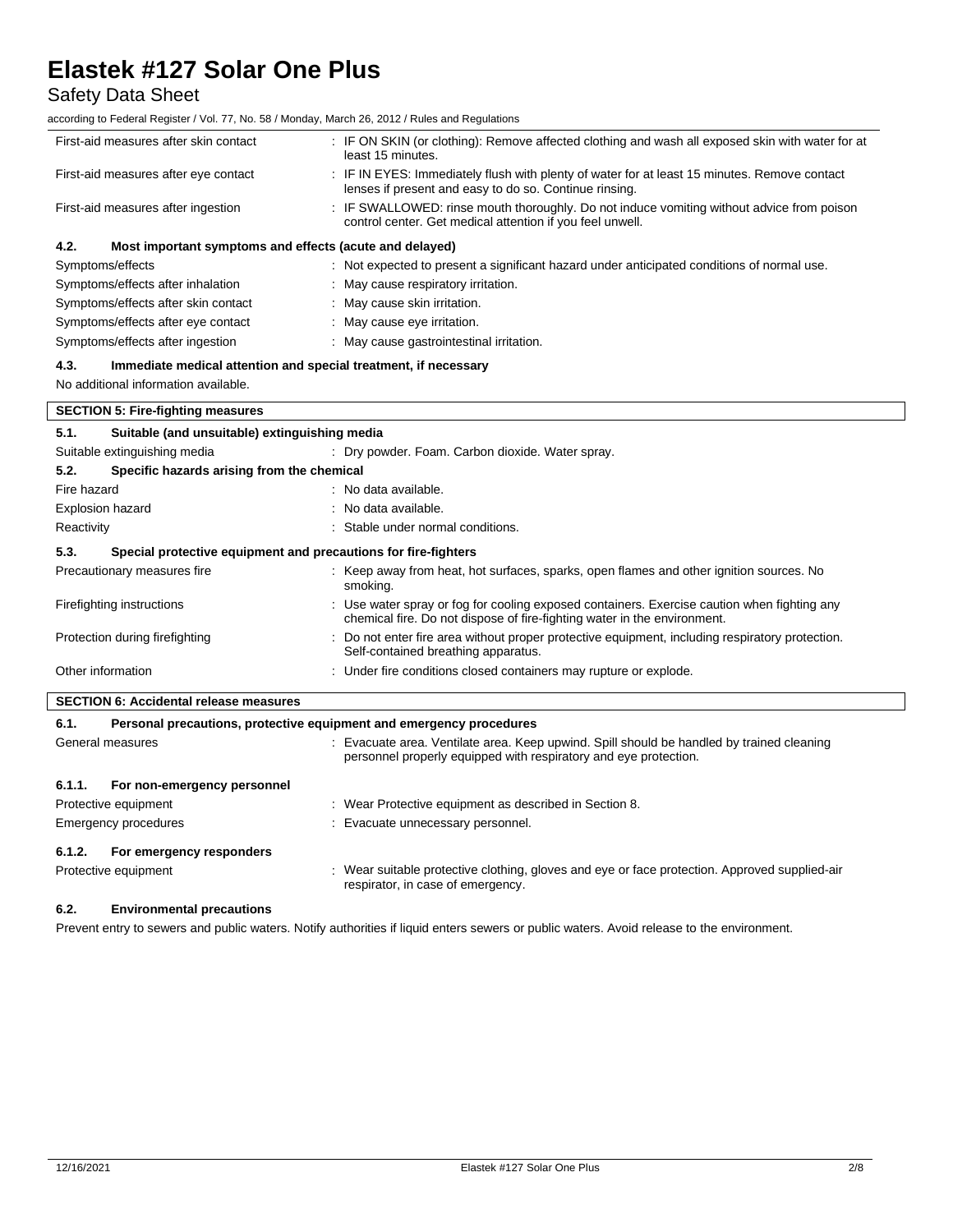Safety Data Sheet

according to Federal Register / Vol. 77, No. 58 / Monday, March 26, 2012 / Rules and Regulations

# **6.3. Methods and material for containment and cleaning up**

| υ.υ.                        | <b>Metricus and material for containment and cleaning up</b> |                                                                                                                                                                                                                                                                                                                                                                                                                                                                                                                                                                                                                                                                                                                                                                                                                                                                                                                                                                                                                                                                                                                                                                                                                                                                                                                                                                                                                                                                                                                                                                                                                                                                                   |  |  |
|-----------------------------|--------------------------------------------------------------|-----------------------------------------------------------------------------------------------------------------------------------------------------------------------------------------------------------------------------------------------------------------------------------------------------------------------------------------------------------------------------------------------------------------------------------------------------------------------------------------------------------------------------------------------------------------------------------------------------------------------------------------------------------------------------------------------------------------------------------------------------------------------------------------------------------------------------------------------------------------------------------------------------------------------------------------------------------------------------------------------------------------------------------------------------------------------------------------------------------------------------------------------------------------------------------------------------------------------------------------------------------------------------------------------------------------------------------------------------------------------------------------------------------------------------------------------------------------------------------------------------------------------------------------------------------------------------------------------------------------------------------------------------------------------------------|--|--|
| For containment/cleaning up |                                                              | SMALL SPILL: Dike area to contain spill. Take precautions as necessary to prevent<br>contamination of ground and surface waters. Recover spilled material on absorbent, such as<br>sawdust or vermiculite, and sweep into closed containers for disposal. After all visible traces,<br>including ignitable vapors, have been removed, thoroughly wet vacuum the area. Do not flush<br>to sewer. If area of spill is porous, remove as much contaminated earth and gravel, etc. as<br>necessary and place in closed containers for disposal. Only those persons who are adequately<br>trained, authorized, and wearing the required personal protective equipment (PPE) should<br>participate in spill response and clean-up.<br>LARGE SPILL: Keep spectators away. Only those persons who are adequately trained,<br>authorized and wearing the required personal protective equipment (PPE) should participate in<br>spill response and clean-up. Ventilate the area by natural means or by explosion proof means<br>(i.e. fans). Know and prepare for spill response before using or handling this product. Eliminate<br>all ignition sources (flames, hot surfaces, portable heaters and sources of electrical, static, or<br>frictional sparks). Dike and contain spill with inert material (e.g. sand, earth). Transfer liquids to<br>covered and labeled metal containers for recovery or disposal, or remove with inert absorbent.<br>Use only non-sparking tools and appropriate PPE. Place absorbent diking materials in covered<br>metal containers for disposal. Prevent contamination of sewers, streams, and groundwater<br>with spilled material or used absorbent. |  |  |
| 6.4.                        | Reference to other sections                                  |                                                                                                                                                                                                                                                                                                                                                                                                                                                                                                                                                                                                                                                                                                                                                                                                                                                                                                                                                                                                                                                                                                                                                                                                                                                                                                                                                                                                                                                                                                                                                                                                                                                                                   |  |  |
|                             | See Sections 8 and 13.                                       |                                                                                                                                                                                                                                                                                                                                                                                                                                                                                                                                                                                                                                                                                                                                                                                                                                                                                                                                                                                                                                                                                                                                                                                                                                                                                                                                                                                                                                                                                                                                                                                                                                                                                   |  |  |
|                             | <b>SECTION 7: Handling and storage</b>                       |                                                                                                                                                                                                                                                                                                                                                                                                                                                                                                                                                                                                                                                                                                                                                                                                                                                                                                                                                                                                                                                                                                                                                                                                                                                                                                                                                                                                                                                                                                                                                                                                                                                                                   |  |  |
| 7.1.                        | <b>Precautions for safe handling</b>                         |                                                                                                                                                                                                                                                                                                                                                                                                                                                                                                                                                                                                                                                                                                                                                                                                                                                                                                                                                                                                                                                                                                                                                                                                                                                                                                                                                                                                                                                                                                                                                                                                                                                                                   |  |  |
|                             | Precautions for safe handling                                | Do not handle until all safety precautions have been read and understood. Handle in<br>accordance with good industrial hygiene and safety procedures. Do not get in eyes, on skin, or<br>on clothing. Avoid breathing vapors, mist. Wash hands and other exposed areas with mild soap<br>and water before eating, drinking or smoking and when leaving work.                                                                                                                                                                                                                                                                                                                                                                                                                                                                                                                                                                                                                                                                                                                                                                                                                                                                                                                                                                                                                                                                                                                                                                                                                                                                                                                      |  |  |
| 7.2.                        | Conditions for safe storage, including any incompatibilities |                                                                                                                                                                                                                                                                                                                                                                                                                                                                                                                                                                                                                                                                                                                                                                                                                                                                                                                                                                                                                                                                                                                                                                                                                                                                                                                                                                                                                                                                                                                                                                                                                                                                                   |  |  |
|                             | <b>Technical measures</b>                                    | Empty containers retain product residue and can be hazardous.                                                                                                                                                                                                                                                                                                                                                                                                                                                                                                                                                                                                                                                                                                                                                                                                                                                                                                                                                                                                                                                                                                                                                                                                                                                                                                                                                                                                                                                                                                                                                                                                                     |  |  |
| Storage conditions          |                                                              | : Store in a dry, cool and well-ventilated place. Keep the container tightly closed.                                                                                                                                                                                                                                                                                                                                                                                                                                                                                                                                                                                                                                                                                                                                                                                                                                                                                                                                                                                                                                                                                                                                                                                                                                                                                                                                                                                                                                                                                                                                                                                              |  |  |
| Heat and janition sources   |                                                              | : Avoid ianition sources.                                                                                                                                                                                                                                                                                                                                                                                                                                                                                                                                                                                                                                                                                                                                                                                                                                                                                                                                                                                                                                                                                                                                                                                                                                                                                                                                                                                                                                                                                                                                                                                                                                                         |  |  |

Special rules on packaging **interpretate and the Special rules** on packaging in original container.

# **SECTION 8: Exposure controls/personal protection**

### **8.1. Control parameters**

# **Sodium nitrite (7632-00-0)**

| 00anam mano ny toez-00-07                                        |                                                                   |                      |  |  |
|------------------------------------------------------------------|-------------------------------------------------------------------|----------------------|--|--|
| <b>ACGIH</b>                                                     | Remark (ACGIH)                                                    | OELs not established |  |  |
| <b>OSHA</b>                                                      | Remark (OSHA)                                                     | OELs not established |  |  |
|                                                                  |                                                                   |                      |  |  |
| Ammonia (7664-41-7)                                              |                                                                   |                      |  |  |
| <b>ACGIH</b>                                                     | ACGIH OEL TWA [ppm]                                               | 25 ppm               |  |  |
| <b>ACGIH</b>                                                     | ACGIH OEL STEL [ppm]                                              | 35 ppm               |  |  |
| <b>OSHA</b>                                                      | OSHA PEL TWA [1]                                                  | $35 \text{ mg/m}^3$  |  |  |
| <b>OSHA</b><br>OSHA PEL TWA [2]<br>50 ppm                        |                                                                   |                      |  |  |
|                                                                  |                                                                   |                      |  |  |
| Ammonium hydroxide (1336-21-6)                                   |                                                                   |                      |  |  |
| <b>ACGIH</b>                                                     | Remark (ACGIH)                                                    | OELs not established |  |  |
| <b>OSHA</b><br>Remark (OSHA)<br>OELs not established             |                                                                   |                      |  |  |
|                                                                  | carbendazim (ISO); methyl benzimidazol-2-ylcarbamate (10605-21-7) |                      |  |  |
| <b>ACGIH</b>                                                     | Remark (ACGIH)                                                    | OELs not established |  |  |
| <b>OSHA</b><br>Remark (OSHA)<br>OELs not established             |                                                                   |                      |  |  |
| diuron (ISO); 3-(3,4-dichlorophenyl)-1,1-dimethylurea (330-54-1) |                                                                   |                      |  |  |
| <b>ACGIH</b>                                                     | <b>ACGIH OEL TWA</b>                                              | $10 \text{ mg/m}^3$  |  |  |
| <b>OSHA</b>                                                      | OSHA PEL TWA [1]                                                  | $10 \text{ mg/m}^3$  |  |  |

٦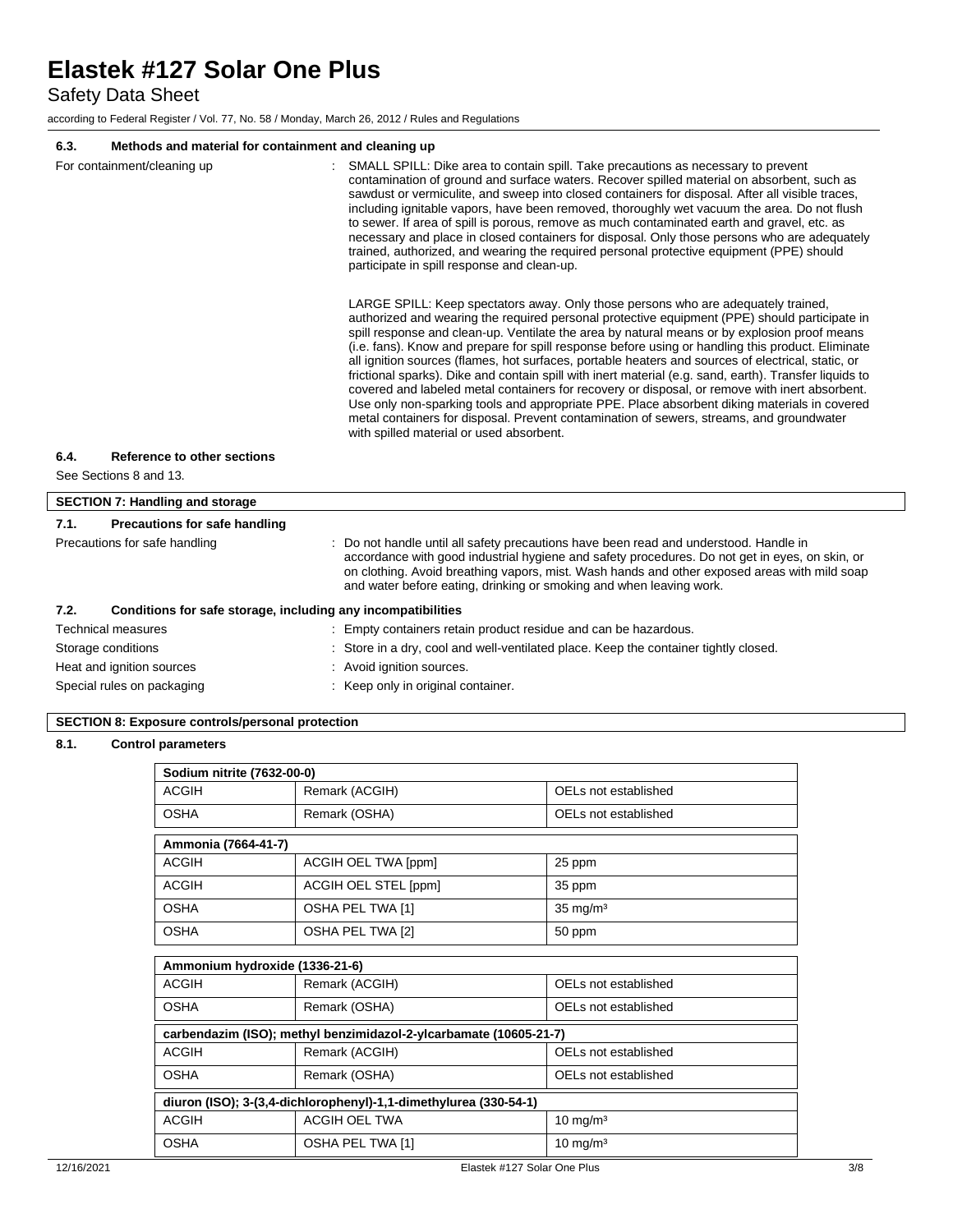# Safety Data Sheet

according to Federal Register / Vol. 77, No. 58 / Monday, March 26, 2012 / Rules and Regulations

|                                               | diuron (ISO); 3-(3,4-dichlorophenyl)-1,1-dimethylurea (330-54-1) |                       |
|-----------------------------------------------|------------------------------------------------------------------|-----------------------|
| <b>NIOSH</b>                                  | NIOSH REL TWA                                                    | $10 \text{ mg/m}^3$   |
| Ammonium benzoate (1863-63-4)                 |                                                                  |                       |
| ACGIH                                         | Remark (ACGIH)                                                   | OELs not established  |
| <b>OSHA</b>                                   | Remark (OSHA)                                                    | OEL's not established |
| 3-lodo-2-propynyl butylcarbamate (55406-53-6) |                                                                  |                       |
| ACGIH                                         | Remark (ACGIH)                                                   | OELs not established  |
| <b>OSHA</b>                                   | Remark (OSHA)                                                    | OELs not established  |

#### **8.2. Appropriate engineering controls**

Appropriate engineering controls : Provide adequate general and local exhaust ventilation. Use process enclosures, local exhaust ventilation, or other engineering controls to control airborne levels below recommended exposure limits. Use explosion-proof equipment with flammable materials. Ensure adequate ventilation, especially in confined areas.

### **8.3. Individual protection measures/Personal protective equipment**

### **Personal protective equipment symbol(s):**



#### **Personal protective equipment:**

Gloves. Protective goggles. If spraying, protect with wearing suitable respirator or mask.

#### **Materials for protective clothing:**

Wear suitable protective clothing, gloves and eye/face protection

#### **Hand protection:**

Use gloves appropriate to the work environment

#### **Eye protection:**

Use eye protection suitable to the environment. Avoid direct contact with eyes.

#### **Skin and body protection:**

Wear long sleeves, and chemically impervious PPE/coveralls to minimize bodily exposure.

#### **Respiratory protection:**

Use NIOSH (or other equivalent national standard) -approved dust/particulate respirator. Where vapor, mist, or dust exceed PELs or other applicable OELs, use NIOSH-approved respiratory protective equipment.

#### **SECTION 9: Physical and chemical properties**

| Information on basic physical and chemical properties<br>9.1. |                            |  |  |  |
|---------------------------------------------------------------|----------------------------|--|--|--|
| Physical state                                                | : Milky Liquid             |  |  |  |
| Appearance                                                    | $:$ Viscous                |  |  |  |
| Color                                                         | : Bright White/ Energy Tan |  |  |  |
| Odor                                                          | : Slight ammonia smell     |  |  |  |
| Odor threshold                                                | : No data available        |  |  |  |
| pH                                                            | $9 - 10.5$                 |  |  |  |
| Melting point                                                 | : No data available        |  |  |  |
| Freezing point                                                | : No data available        |  |  |  |
| Boiling point                                                 | : > 200 °F (93.3 °C)       |  |  |  |
| Flash point                                                   | : No data available        |  |  |  |
| Relative evaporation rate (n-butyl acetate=1)                 | : No data available        |  |  |  |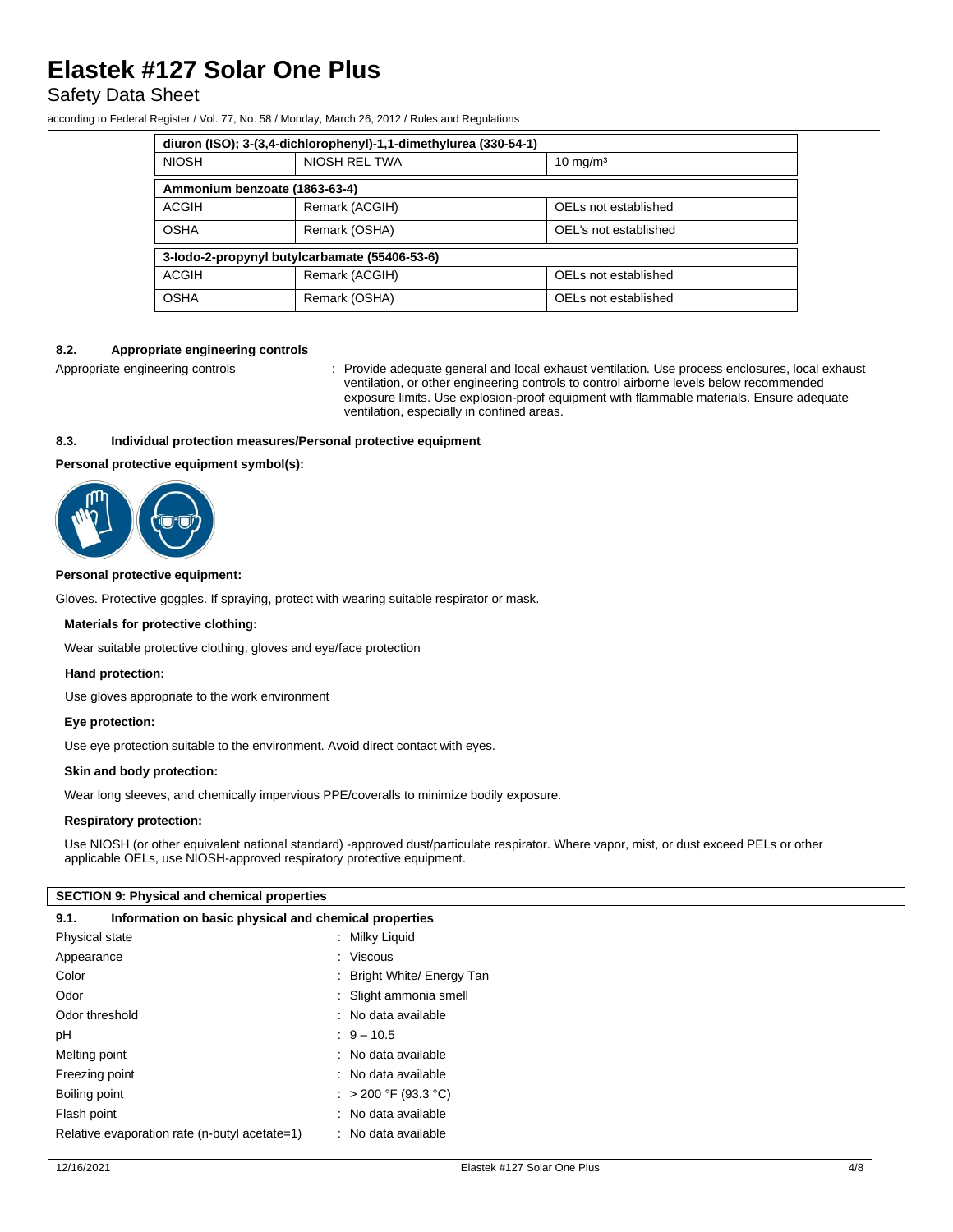# Safety Data Sheet

according to Federal Register / Vol. 77, No. 58 / Monday, March 26, 2012 / Rules and Regulations

| Flammability (solid, gas)                       | : No data available |
|-------------------------------------------------|---------------------|
| Vapor pressure                                  | : No data available |
| Relative vapor density at 20 °C                 | : > 1 (air = 1)     |
| Relative density                                | : No data available |
| Density                                         | $: 11.6$ lb/gal     |
| Solubility                                      | : No data available |
| Partition coefficient n-octanol/water (Log Pow) | : No data available |
| Auto-ignition temperature                       | : No data available |
| Decomposition temperature                       | : No data available |
| Viscosity, kinematic                            | : No data available |
| Viscosity, dynamic                              | : No data available |
| <b>Explosive limits</b>                         | : No data available |
| <b>Explosive properties</b>                     | : No data available |
| Oxidising properties                            | : No data available |

# **9.2. Other information**

No additional information available

# **SECTION 10: Stability and reactivity**

### **10.1. Reactivity**

Stable under normal conditions.

### **10.2. Chemical stability**

Stable under recommended handling and storage conditions (see section 7).

#### **10.3. Possibility of hazardous reactions**

None known.

# **10.4. Conditions to avoid**

High temperatures, incompatible materials.

**10.5. Incompatible materials**

Acids. Alcohols. Alkalis. Amines.

# **10.6. Hazardous decomposition products**

Can be released in case of fire: carbon monoxide, carbon dioxide, nitrogen oxides, hydrogen cyanide.

#### **SECTION 11: Toxicological information**

| 11.1.<br>Information on toxicological effects |                             |
|-----------------------------------------------|-----------------------------|
| Acute toxicity (oral)                         | Not classified              |
| Acute toxicity (dermal)                       | $\therefore$ Not classified |
| Acute toxicity (inhalation)                   | $\therefore$ Not classified |
| Skin corrosion/irritation                     | : Not classified            |
|                                               | pH: 9 - 10.5                |
| Serious eye damage/irritation                 | $\therefore$ Not classified |
|                                               | pH: 9 - 10.5                |
| Respiratory or skin sensitisation             | Not classified              |
| Germ cell mutagenicity                        | $\therefore$ Not classified |
| Carcinogenicity                               | Not classified              |

| Titanium dioxide (13463-67-7)                   |                                      |
|-------------------------------------------------|--------------------------------------|
| IARC group                                      | 2B - Possibly carcinogenic to humans |
| In OSHA Hazard Communication Carcinogen<br>list | Yes                                  |
| Silica: Crystalline, quartz (14808-60-7)        |                                      |
| IARC group                                      | - Carcinogenic to humans             |
| National Toxicology Program (NTP) Status        | Known Human Carcinogens              |
| In OSHA Hazard Communication Carcinogen<br>list | Yes                                  |
|                                                 |                                      |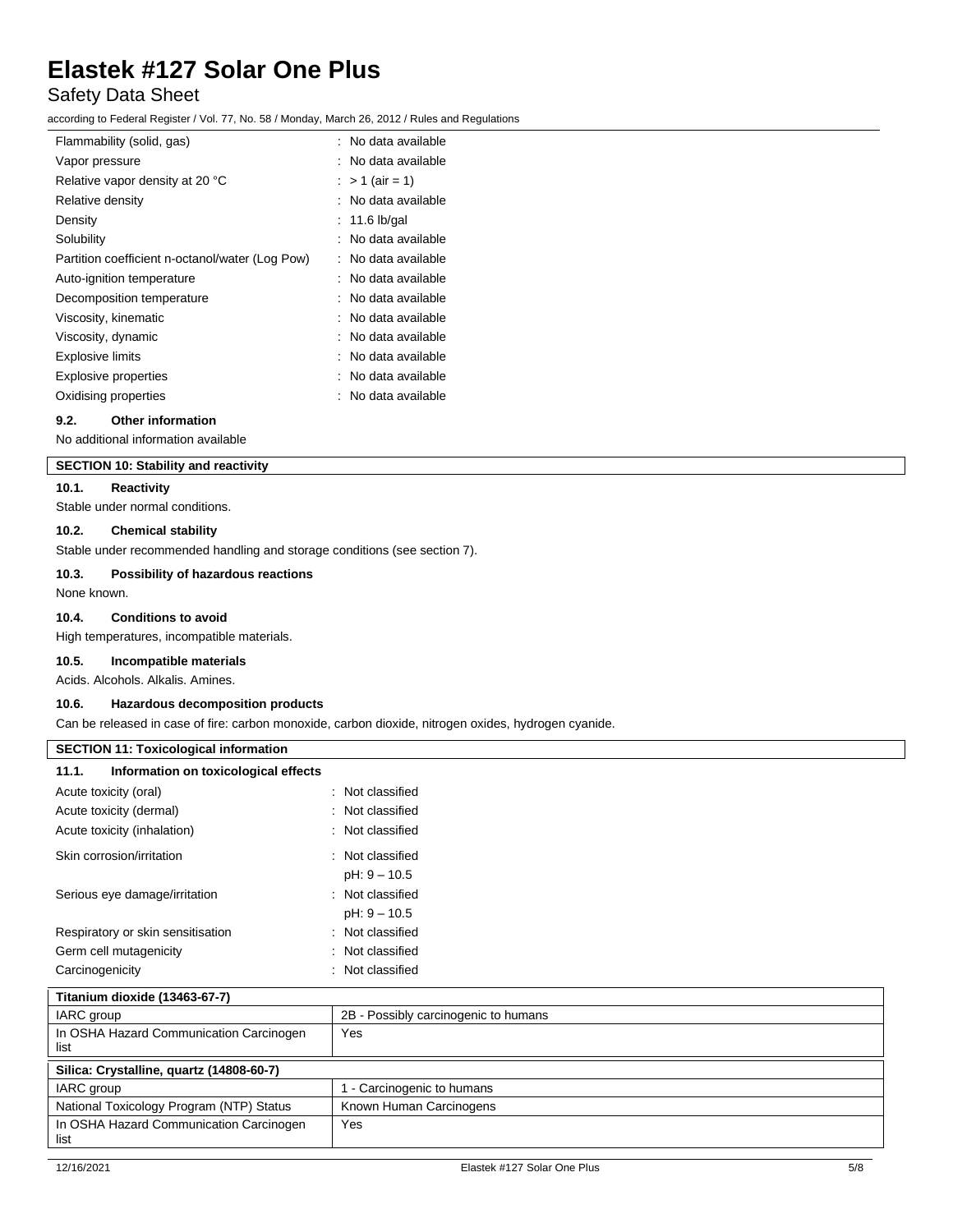# Safety Data Sheet

according to Federal Register / Vol. 77, No. 58 / Monday, March 26, 2012 / Rules and Regulations

| Reproductive toxicity               | : Not classified                                                                           |
|-------------------------------------|--------------------------------------------------------------------------------------------|
| STOT-single exposure                | : Not classified                                                                           |
| STOT-repeated exposure              | : Not classified                                                                           |
| Aspiration hazard                   | : Not classified                                                                           |
| Viscosity, kinematic                | : No data available                                                                        |
| Symptoms/effects                    | : Not expected to present a significant hazard under anticipated conditions of normal use. |
| Symptoms/effects after inhalation   | : May cause respiratory irritation.                                                        |
| Symptoms/effects after skin contact | : May cause skin irritation.                                                               |
| Symptoms/effects after eye contact  | : May cause eye irritation.                                                                |
| Symptoms/effects after ingestion    | May cause gastrointestinal irritation.                                                     |

| <b>SECTION 12: Ecological information</b>                     |                                                                                                                                                                        |
|---------------------------------------------------------------|------------------------------------------------------------------------------------------------------------------------------------------------------------------------|
| 12.1.<br><b>Toxicity</b>                                      |                                                                                                                                                                        |
| Ecology - general                                             | No information available.                                                                                                                                              |
| Hazardous to the aquatic environment, short-<br>term (acute)  | Harmful to aquatic life.                                                                                                                                               |
| Hazardous to the aquatic environment, long-<br>term (chronic) | Not classified.<br>$\mathbb{R}^{\mathbb{Z}}$                                                                                                                           |
| 12.2.<br>Persistence and degradability                        |                                                                                                                                                                        |
| No additional information available                           |                                                                                                                                                                        |
| 12.3.<br><b>Bioaccumulative potential</b>                     |                                                                                                                                                                        |
| No additional information available                           |                                                                                                                                                                        |
| 12.4.<br><b>Mobility in soil</b>                              |                                                                                                                                                                        |
| No additional information available                           |                                                                                                                                                                        |
| 12.5.<br>Other adverse effects                                |                                                                                                                                                                        |
| Other adverse effects                                         | : No data available.                                                                                                                                                   |
| <b>SECTION 13: Disposal considerations</b>                    |                                                                                                                                                                        |
|                                                               |                                                                                                                                                                        |
| 13.1.<br><b>Disposal methods</b>                              |                                                                                                                                                                        |
| Waste treatment methods                                       | : Do not discharge to public wastewater systems without permit of pollution control authorities.<br>No discharge to surface waters is allowed without an NPDES permit. |
| Product/Packaging disposal recommendations                    | Dispose in a safe manner in accordance with local/national regulations. Do not allow the<br>product to be released into the environment.                               |
| <b>SECTION 14: Transport information</b>                      |                                                                                                                                                                        |
| <b>Department of Transportation (DOT)</b>                     |                                                                                                                                                                        |
| In accordance with DOT                                        |                                                                                                                                                                        |
| Not regulated for transport                                   |                                                                                                                                                                        |
| Transport by sea (IMDG)                                       |                                                                                                                                                                        |
| Not regulated for transport                                   |                                                                                                                                                                        |
| Air transport (IATA)                                          |                                                                                                                                                                        |
| Not regulated for transport                                   |                                                                                                                                                                        |

# **SECTION 15: Regulatory information**

# **15.1. US Federal regulations**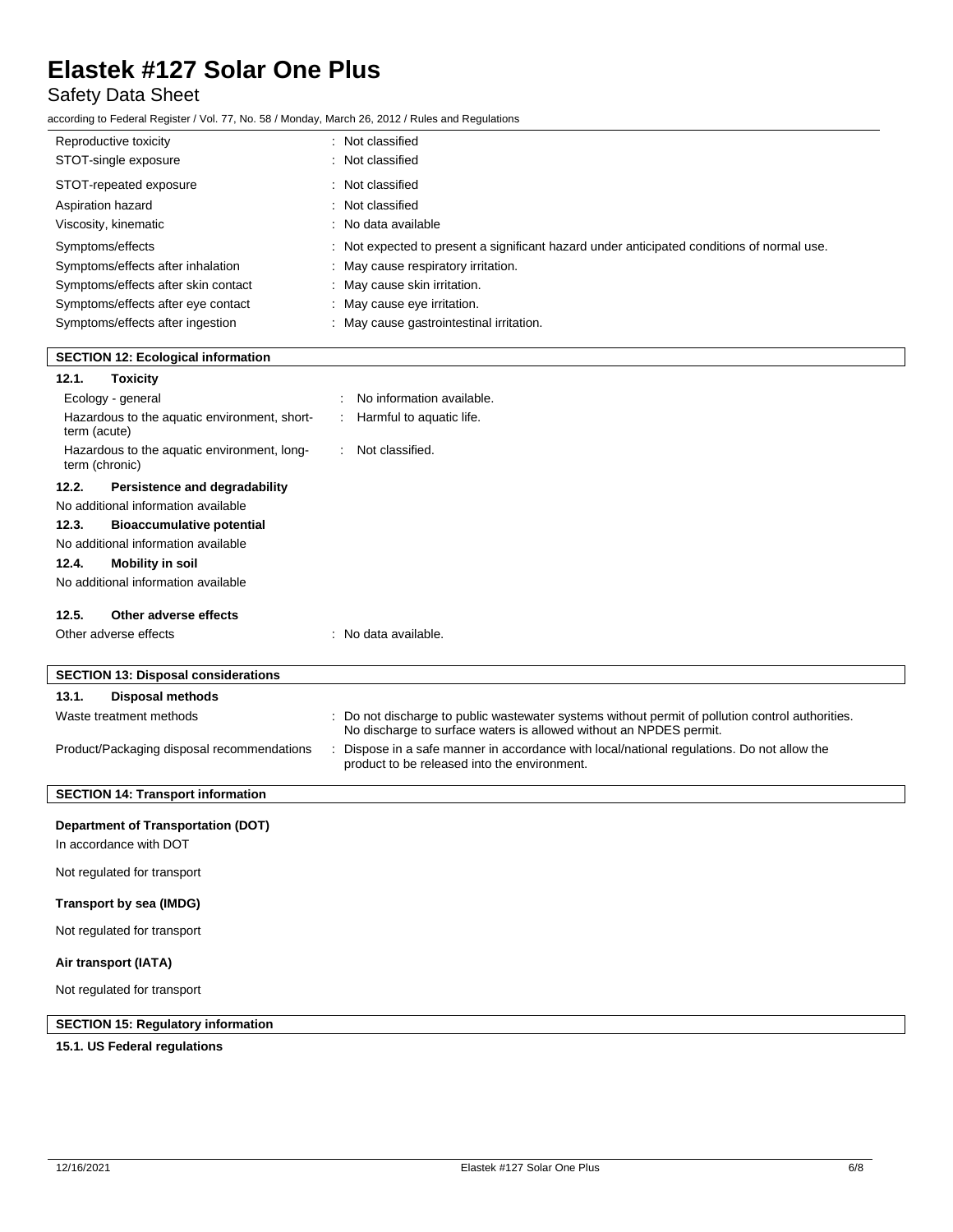# Safety Data Sheet

according to Federal Register / Vol. 77, No. 58 / Monday, March 26, 2012 / Rules and Regulations

### **Elastek #127 Solar One Plus**

All chemical substances in this product are listed as "Active" in the EPA (Environmental Protection Agency) "TSCA Inventory Notification (Active-Inactive) Requirements Rule" ("the Final Rule") of Feb. 2019, as amended Feb. 2021, or are otherwise exempt or regulated by other agencies such as FDA or FIFRA

| SARA Section 31<br><sup>1</sup> Classes<br>i 311/312 <sup>'</sup><br>Hazard | None |
|-----------------------------------------------------------------------------|------|
|                                                                             |      |

### **15.2. International regulations**

No additional information available

### **15.3. US State regulations**

WARNING: This product can expose you to Benzophenone, which is known to the State of California to cause cancer, and Ethylene glycol, which is known to the State of California to cause birth defects or other reproductive harm. For more information go to www.P65Warnings.ca.gov.

| Component                                                                    | Carcinogenicity | Developmental<br>toxicity | Reproductive<br>toxicity male | Reproductive<br>toxicity<br>female | No significant<br>risk level (NSRL) | <b>Maximum</b><br>allowable<br>dose level<br>(MADL) |
|------------------------------------------------------------------------------|-----------------|---------------------------|-------------------------------|------------------------------------|-------------------------------------|-----------------------------------------------------|
| Benzophenone (119-<br>$61-9)$                                                | X               |                           |                               |                                    |                                     |                                                     |
| Silica: Crystalline,<br>quartz (14808-60-7)                                  | X               |                           |                               |                                    |                                     |                                                     |
| Acrylonitrile (107-13-1)                                                     | X               |                           |                               |                                    | 0.7 µg/day NSRL                     |                                                     |
| Ethylene glycol (107-<br>$21-1)$                                             |                 | X                         |                               |                                    |                                     | 8700 µg/day<br>(oral)                               |
| Titanium dioxide<br>$(13463 - 67 - 7)$                                       | X               |                           |                               |                                    | Not available                       |                                                     |
| Formaldehyde (50-00-<br>$\left( 0\right)$                                    | X               |                           |                               |                                    | 40 µg/day                           |                                                     |
| diuron (ISO); 3-(3,4-<br>dichlorophenyl)-1,1-<br>dimethylurea (330-54-<br>1) | X               |                           |                               |                                    |                                     |                                                     |

| <b>Component</b>                                                           | State or local regulations                                                                                                                                                                                                         |
|----------------------------------------------------------------------------|------------------------------------------------------------------------------------------------------------------------------------------------------------------------------------------------------------------------------------|
| diuron (ISO); 3-(3,4-dichlorophenyl)-1,1-dimethylurea<br>$(330-54-1)$      | U.S. - Massachusetts - Right To Know List; U.S. - New Jersey - Right to Know<br>Hazardous Substance List; U.S. - Pennsylvania - RTK (Right to Know) -<br>Environmental Hazard List; U.S. - Pennsylvania - RTK (Right to Know) List |
| Titanium dioxide (13463-67-7)                                              | U.S. - New Jersey - Right to Know Hazardous Substance List; U.S. - Pennsylvania -<br>RTK (Right to Know) List; U.S. - Massachusetts - Right To Know List                                                                           |
| carbendazim (ISO); methyl benzimidazol-2-ylcarbamate<br>$(10605 - 21 - 7)$ | U.S. - Massachusetts - Right To Know List; U.S. - New Jersey - Right to Know<br>Hazardous Substance List; U.S. - Pennsylvania - RTK (Right to Know) List                                                                           |
| Ammonium hydroxide (1336-21-6)                                             | U.S. - Massachusetts - Right To Know List; U.S. - New Jersey - Right to Know<br>Hazardous Substance List; U.S. - Pennsylvania - RTK (Right to Know) -<br>Environmental Hazard List; U.S. - Pennsylvania - RTK (Right to Know) List |
| Formaldehyde (50-00-0)                                                     | U.S. - New Jersey - Right to Know Hazardous Substance List; U.S. - Pennsylvania -<br>RTK (Right to Know) List; U.S. - Massachusetts - Right To Know List                                                                           |
| Ethylene glycol (107-21-1)                                                 | U.S. - Massachusetts - Right To Know List; U.S. - New Jersey - Right to Know<br>Hazardous Substance List; U.S. - Pennsylvania - RTK (Right to Know) -<br>Environmental Hazard List; U.S. - Pennsylvania - RTK (Right to Know) List |
| Acrylonitrile (107-13-1)                                                   | U.S. - Massachusetts - Right To Know List; U.S. - New Jersey - Right to Know<br>Hazardous Substance List; U.S. - Pennsylvania - RTK (Right to Know) -<br><b>Environmental Hazard List</b>                                          |
| Silica, amorphous (7631-86-9)                                              | U.S. - New Jersey - Right to Know Hazardous Substance List; U.S. - Massachusetts<br>- Right To Know List; U.S. - Pennsylvania - RTK (Right to Know) List                                                                           |